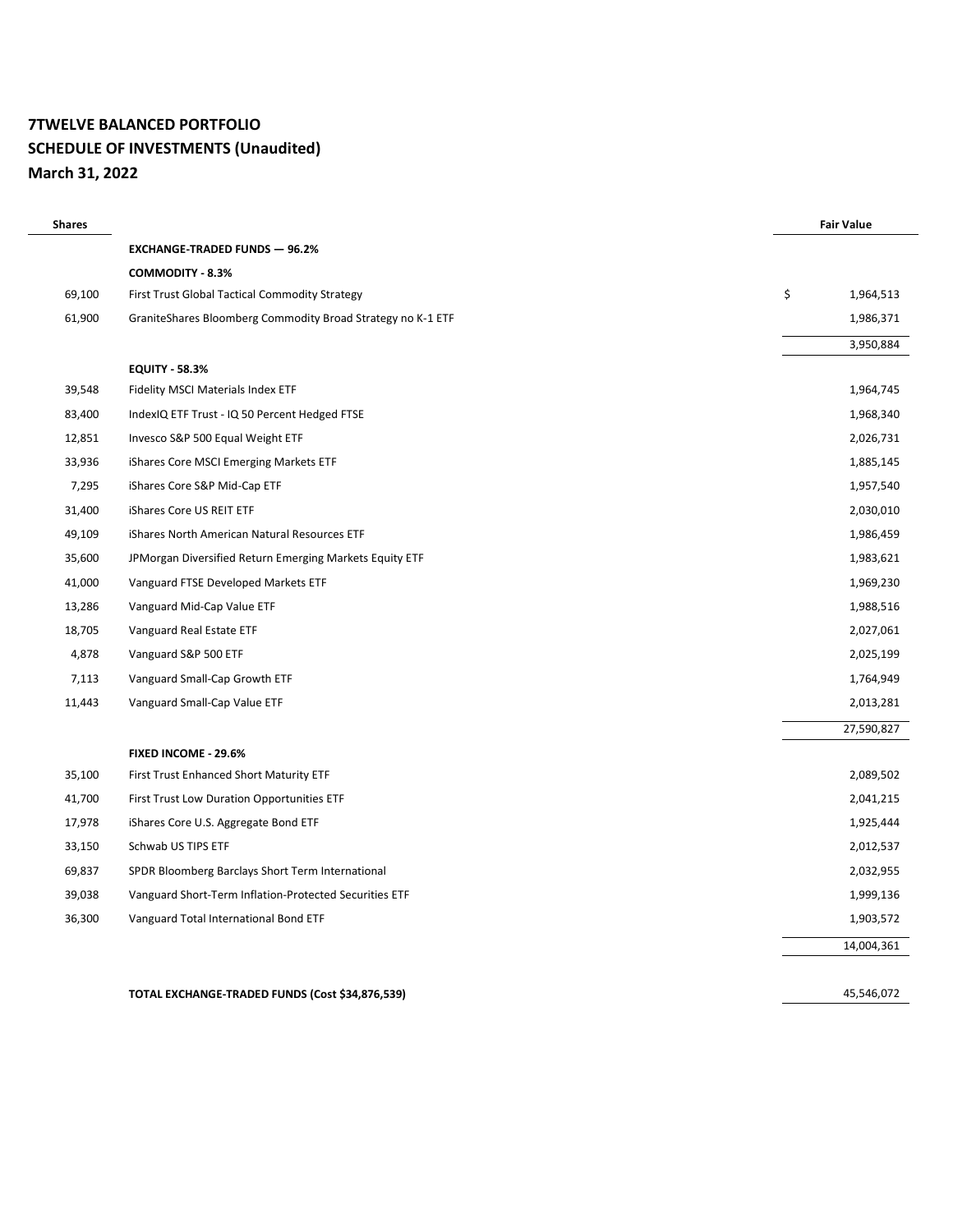# **7TWELVE BALANCED PORTFOLIO SCHEDULE OF INVESTMENTS (Unaudited) (Continued) March 31, 2022**

| <b>Shares</b> |                                                                                                 | <b>Fair Value</b> |            |
|---------------|-------------------------------------------------------------------------------------------------|-------------------|------------|
|               | <b>SHORT TERM INVESTMENTS - 3.7%</b>                                                            |                   |            |
|               | <b>MONEY MARKET FUNDS - 3.7%</b>                                                                |                   |            |
| 1,742,318     | First American Government Obligations Fund, Class X, 0.22% (Cost<br>$$1,742,318$ <sup>(a)</sup> | Ś                 | 1,742,318  |
|               | <b>TOTAL INVESTMENTS - 99.9% (Cost \$36,618,857)</b>                                            | Ś                 | 47,288,390 |
|               | OTHER ASSETS IN EXCESS OF LIABILITIES 0.1%                                                      |                   | 66,139     |
|               | <b>NET ASSETS - 100.0%</b>                                                                      |                   | 47,354,529 |

ETF - Exchange-Traded Fund

MSCI - Morgan Stanley Capital International

REIT - Real Estate Investment Trust

SPDR - Standard & Poor's Depositary Receipt

(a) Rate disclosed is the seven day effective yield as of March 31, 2022.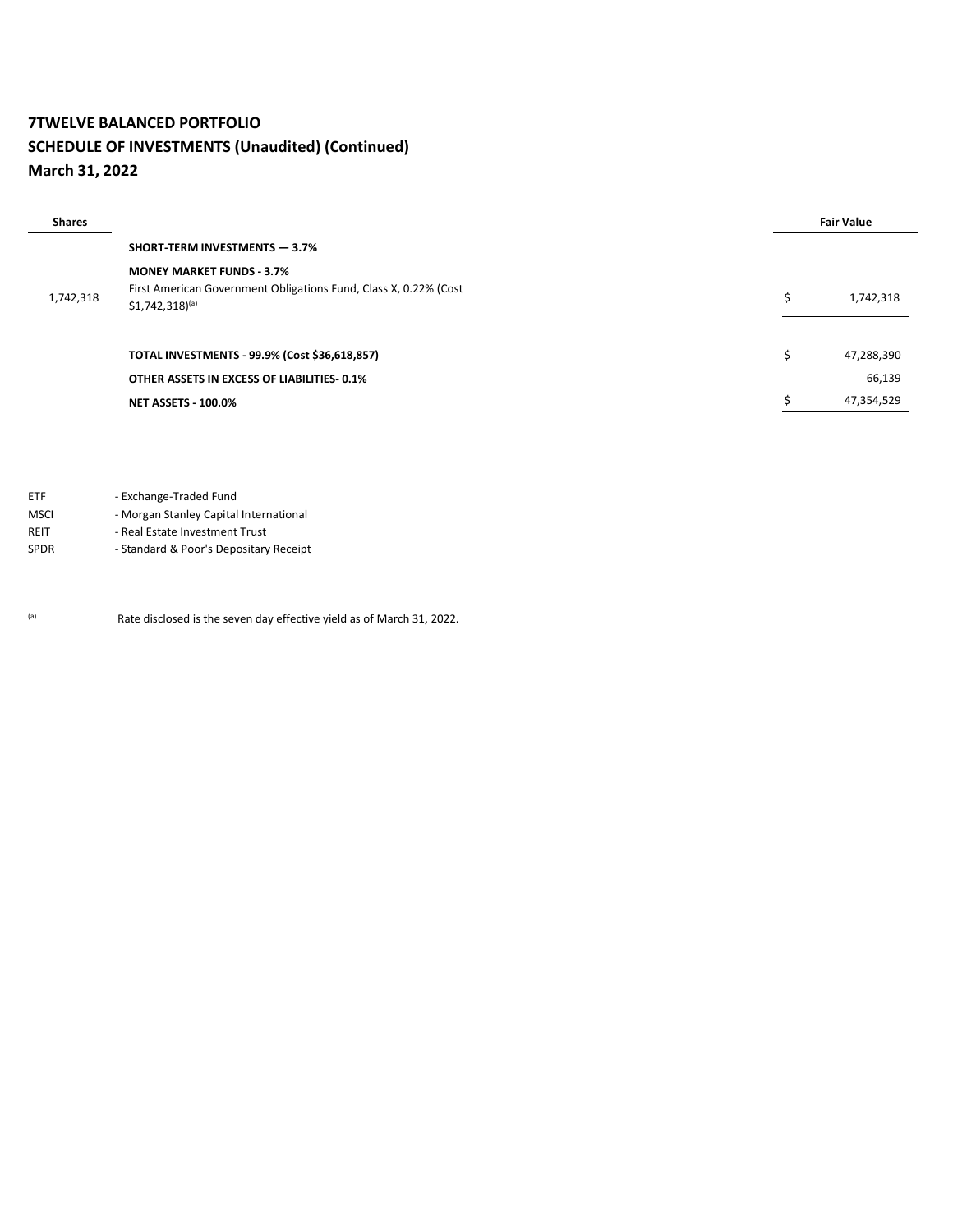# **7TWELVE BALANCED PORTFOLIO SCHEDULE OF INVESTMENTS (Unaudited) September 30, 2021**

| <b>Shares</b> |                                                                    | <b>Fair Value</b> |
|---------------|--------------------------------------------------------------------|-------------------|
|               | <b>EXCHANGE-TRADED FUNDS - 92.3%</b>                               |                   |
|               | COMMODITY - 8.6%                                                   |                   |
| 90,000        | First Trust Global Tactical Commodity Strategy <sup>(a)</sup>      | \$<br>2,169,900   |
| 69,600        | GraniteShares Bloomberg Commodity Broad Strategy no K-1 ETF        | 2,094,960         |
|               |                                                                    | 4,264,860         |
|               | <b>EQUITY - 53.7%</b>                                              |                   |
| 45,648        | Fidelity MSCI Materials Index ETF                                  | 2,020,837         |
| 83,400        | IndexIQ ETF Trust - IQ 50 Percent Hedged FTSE                      | 2,037,095         |
| 13,551        | Invesco S&P 500 Equal Weight ETF                                   | 2,030,211         |
| 29,936        | iShares Core MSCI Emerging Markets ETF                             | 1,848,847         |
| 7,795         | iShares Core S&P Mid-Cap ETF                                       | 2,050,631         |
| 37,000        | iShares Core US REIT ETF                                           | 2,170,051         |
| 68,309        | iShares North American Natural Resources ETF                       | 2,006,235         |
| 36,500        | JPMorgan Diversified Return Emerging Markets Equity ETF            | 2,102,645         |
| 15,086        | Vanguard Mid-Cap Value ETF                                         | 2,106,156         |
| 20,705        | Vanguard Real Estate ETF                                           | 2,107,356         |
| 5,178         | Vanguard S&P 500 ETF                                               | 2,042,203         |
| 6,913         | Vanguard Small-Cap Growth ETF                                      | 1,936,746         |
| 12,243        | Vanguard Small-Cap Value ETF                                       | 2,072,250         |
|               |                                                                    | 26,531,263        |
|               | FIXED INCOME - 30.0%                                               |                   |
| 37,700        | First Trust Enhanced Short Maturity ETF                            | 2,259,926         |
| 41,700        | First Trust Low Duration Opportunities ETF                         | 2,109,186         |
| 17,978        | iShares Core U.S. Aggregate Bond ETF                               | 2,064,414         |
| 33,150        | Schwab US TIPS ETF                                                 | 2,074,527         |
| 69,837        | SPDR Bloomberg Barclays Short Term International Treasury Bond ETF | 2,170,883         |
| 39,038        | Vanguard Short-Term Inflation-Protected Securities ETF             | 2,052,618         |
| 36,300        | Vanguard Total International Bond ETF                              | 2,067,648         |
|               |                                                                    | 14,799,202        |
|               |                                                                    |                   |
|               | TOTAL EXCHANGE-TRADED FUNDS (Cost \$34,994,245)                    | 45,595,325        |